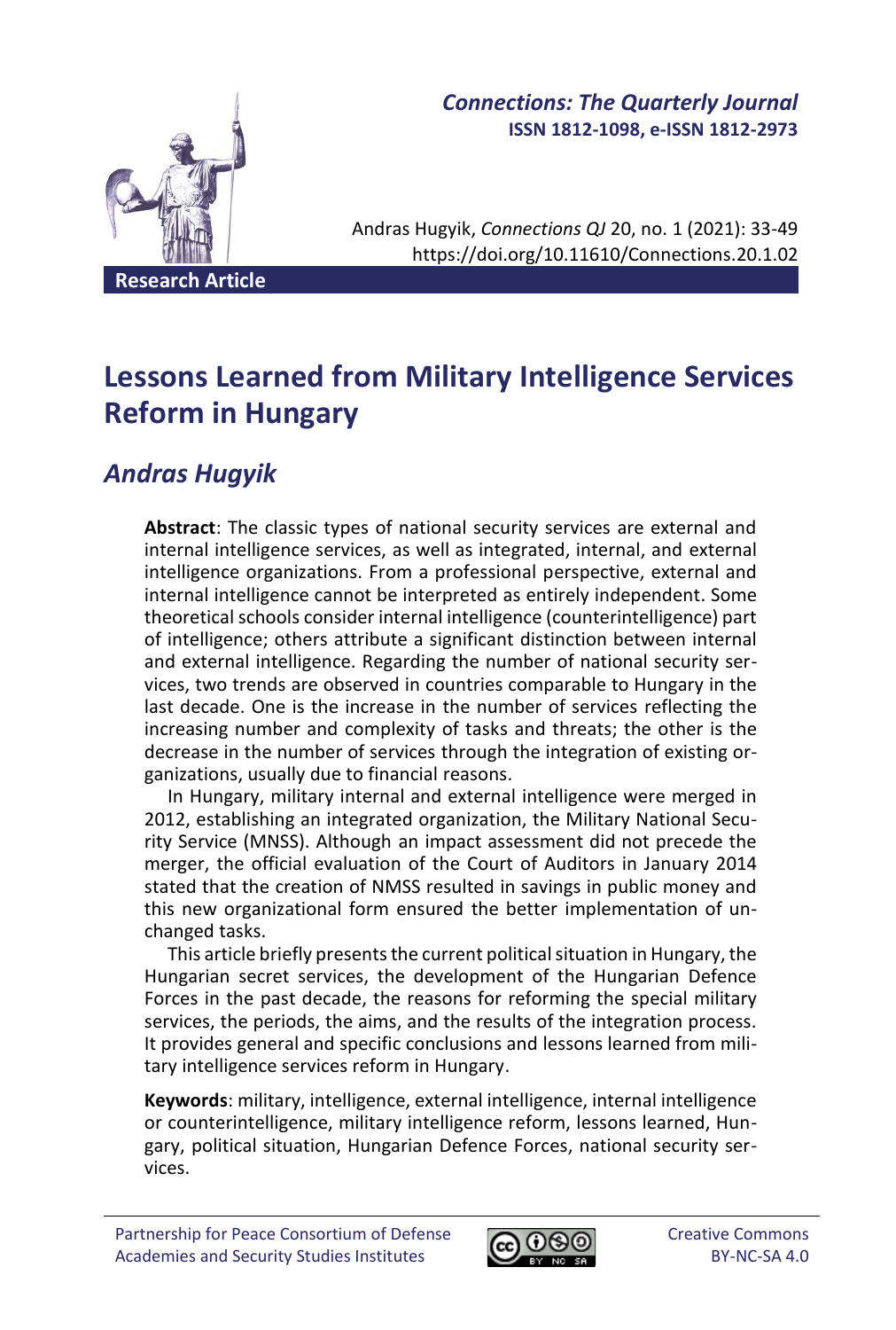## **Introduction**

## *National Security Services*

Generally, we distinguish between two types of national security services. One is the internal intelligence service (or counterintelligence), which collects and manages information about a country's internal security. Its task is to protect the state, the territory, and society from foreign interference (subversion, espionage, political violence). The information collected by this service contributes to upholding and guaranteeing the internal security of the state and society. The other is the external intelligence service, aiming to learn about the probability and consequences of events of foreign origin that pose a threat to the country. Therefore, such services collect information relating to foreign governments, organizations, non-governmental formations, foreign state intelligence services, or agents that pose an actual or potential threat to the country and its foreign interests. Information gathered by external intelligence services serves the enforcement of national interests, including political, economic, military, scientific, and social interests.

The tasks and objectives of these two types of information-gathering services are therefore different. The nature and extent of the threats they address also vary. The management, control, and supervision systems of these services must reflect these differences. Because a state's internal intelligence service (counterintelligence) collects information about its own citizens, mostly within the country, its activities require strict control. This is necessary so that the interests of deterrence do not prevail unrestrictedly against the rights of individual citizens and legal entities.

Intelligence or information gathering organizations (internal and external intelligence) usually perform three main tasks: information gathering, analysis, and internal protection of these activities (protection against phenomena that endanger their own activities).

Secret actions are also a controversial but undoubtedly necessary element of the activities of the intelligence services of modern democracies. The CIA defines covert actions as operations that affect the activities of governments, events, organizations, and individuals in the conduct of foreign policy in a manner that does not disclose the customer of those operations.<sup>1</sup> The boundaries between the activities of external and internal intelligence services have never been strictly separable. Both types see the fight against terrorism, organized crime, drug trafficking, and smuggling as their own task, both internally and externally. As the DCAF Intelligence Working Group elaborates:

<sup>&</sup>lt;sup>1</sup> DCAF Intelligence Working Group, "Intelligence Practice and Democratic Oversight – A Practitioner's View," Geneva Centre for the Democratic Control of Armed Forces, Occasional Paper No. 3, Edition in Russian (Geneva, July 2003): 12-13, 17, 28, https://www.dcaf.ch/sites/default/files/publications/documents/op03\_intelligencepractice\_ru.pdf.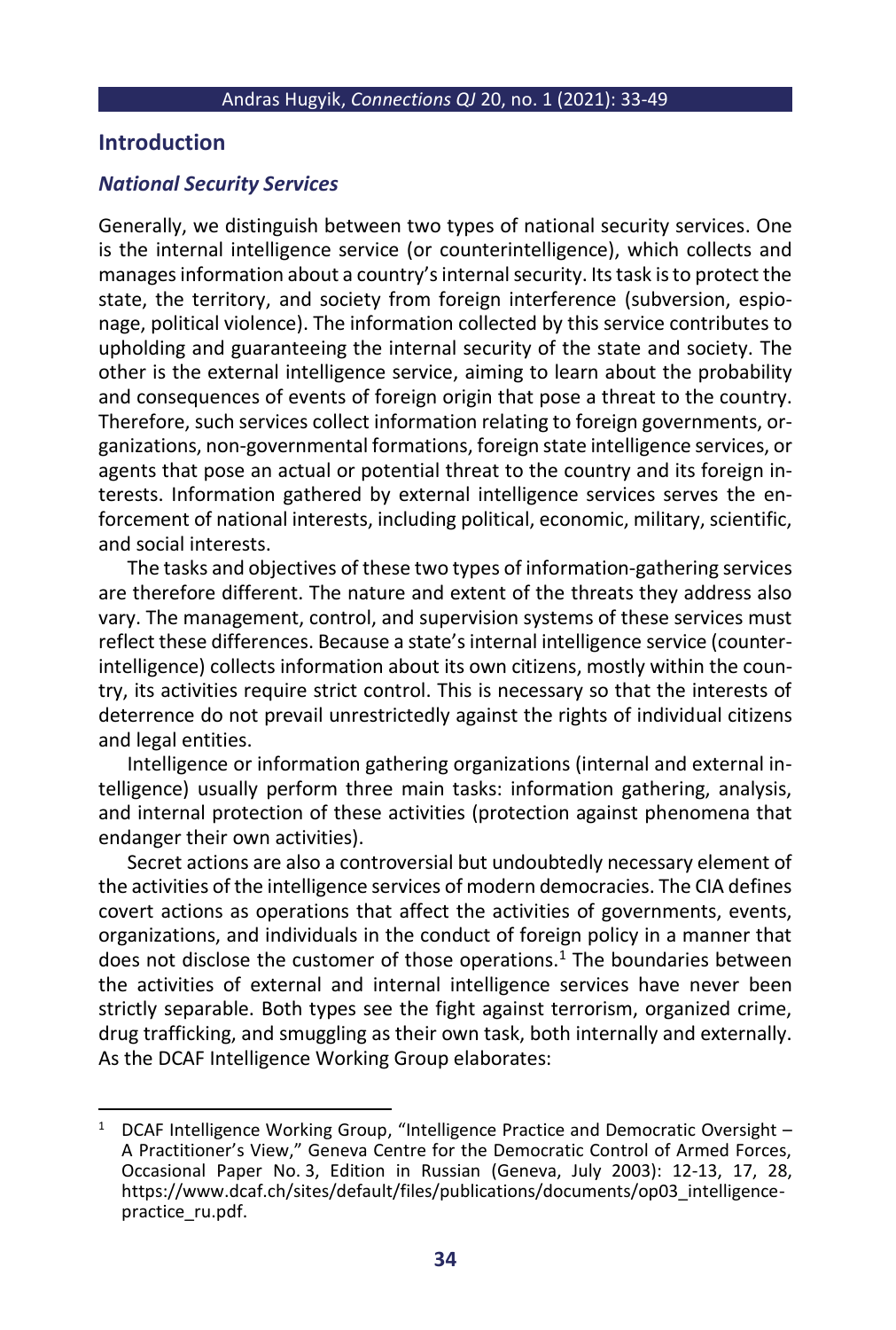The establishment of a centralized service may be a justified need, as the security of a country can only be achieved through close cooperation between internal and external intelligence services. If, for example, an extremist group plans an armed attack on the country and gathers information to carry it out, it is up to internal intelligence to detect the act. If the said group receives support from a neighboring state in the form of assisting in the immediate preparation of the attack and in training the participants in the territory of the neighboring state, it is already the responsibility of external intelligence to detect this. In this situation, only a centralized integrated organization that coordinates the activities of the external and internal intelligence services can respond effectively to the threat.<sup>2</sup>

According to a rigid and now outdated sectoral model supported by only a few countries, intelligence is only one of the foreign branches of national security activity. According to the modern conception, however, intelligence is a basic activity, the main task and method of all national security—i.e., 'secret'—services, which Hungarian law calls "secret information gathering." It means that internal and external intelligence conduct a common activity, namely information gathering. It is not the foreign or domestic orientation that distinguishes the internal and external intelligence services, but the area of operation (foreign or domestic) and the operational, technical, and organizational aspects. Strict enforcement of operational security and conspiracy requirements, for example, is just as important at home as it is abroad but can be achieved under different conditions and in part by different methods.

## **National Security Services of Hungary**

## *Hungary 2020 – Political Situation*

The temporary collapse of the hegemony of neoliberalism in some Central European countries after 2008 led to a wave of populism in these countries. Populist parties and movements include both left- and right-wing actors. One of their few common characteristics is that they all criticize the ruling elite and its ideology, claiming that elites oppress the people and the nation. According to the left-wing rhetoric, the social and economic policy of Orbán's populist government is strengthening the nation's capitalist class, selling out cheap workforce to foreign industrial investors while disciplining the workers, and performing centralized control of the poor living primarily in rural areas. The purpose of its cultural policy is to promote the official Hungarian ideology of the era before 1938 – a conservative, Christian, nationalist ideology, with historical lies, an unjust social system, hostile atmosphere, and the (yet hidden) intention to recover territories lost after World War I. Orbán perceives the neoliberal European Union, the international capitalists' secret fraudulent practices represented by George Soros, and migrants as enemies in order to declare his political opponents as the enemy of the nation and take the role of its rescuer. While the government is attacking

<sup>&</sup>lt;sup>2</sup> DCAF Intelligence Working Group, "Intelligence Practice and Democratic Oversight."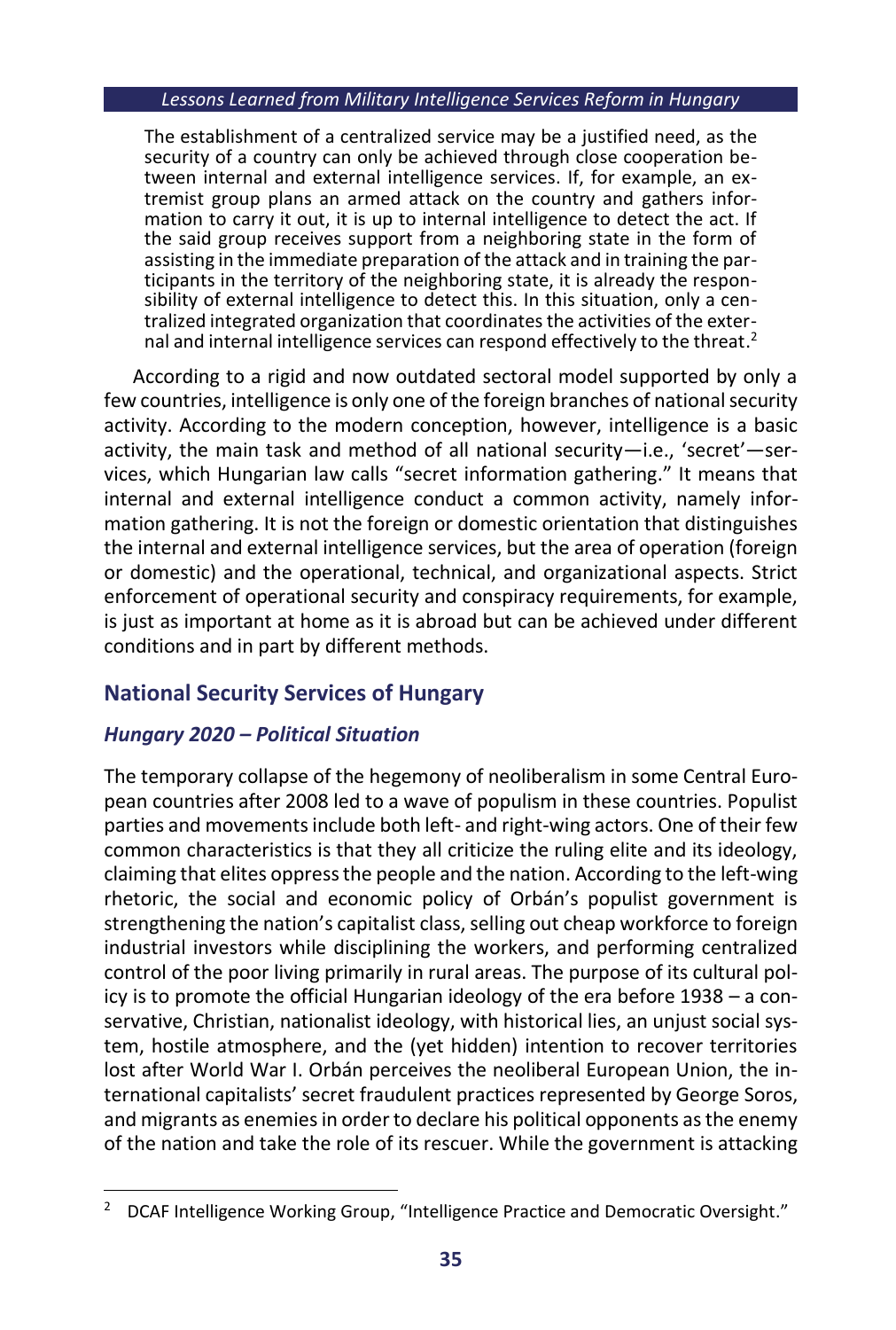some of the EU values in political fora and is confronted loudly, it is a subordinated ally of European capitalists in terms of economic processes.<sup>3</sup>

Due to Viktor Orbán's new nationalist regime-building politics, democracy, the rule of law, and pluralism in Hungary have become limited and resulted in the establishment of a country with illiberal democracy. In Hungary, those in power suggest that leftists and liberals are not part of the nation, and anything that is left or liberal, be it the person, any artwork, or just a point of view or an approach, should be deemed as alien and rejected since it goes against the official national Christian conservative course.

Orbán's political views are faithfully reflected in his speech on August 20, 2020, at the inauguration ceremony of the Monument of National Cohesion commemorating the 1920 Trianon Peace Treaty. Prime Minister Orbán said in this speech that "Western Europe, weakened by embracing the ideas of a Godless cosmos, rainbow families, migration and open societies is losing its leading position in the world and is becoming less and less attractive for Central Europeans." He called on Central European countries that want to maintain their Christian heritage to create a strong coalition that can help reorganize Europe. Orbán added that the main lesson of the past century is that nations need to fight and show their strength to maintain their sovereignty and freedom. Orbán formulated the seven tenets of Hungary's nation-minded policies in the  $21<sup>st</sup>$  century: the homeland exists only as long as there is someone there to love it; every Hungarian child is a new 'lookout'; truth is worth little without power; Hungarians will only get to keep what they can defend; "every match lasts until we win"; it is the country, not the nation that has borders and that no Hungarian is alone. $4$ Accordingly, Hungary makes significant investments in developing its defense forces and modernizing its national security services.

## *Hungary's National Security Services – A Brief Historical Overview*

Upon breaking away from the Soviet-led regime, five national security services were created in Hungary: the National Security Office (NSO, civilian counterintelligence service); the Information Office (IO, the civilian external intelligence service); the Military Security Office (MSO, the military counterintelligence); the Military Intelligence Office (MIO, external military intelligence).; and the Special Service for National Security (SSNS), responsible for providing special tools and methods of secret information gathering for other security services as customers

<sup>&</sup>lt;sup>3</sup> Tamás Gerőcs and Csaba Jelinek, "The System of Hungarian National Cooperation in the Context of the European Union – on Hungary's EU Integration in a Historical Sociological Approach," *Analízis* (2018): 12-33, quote on p. 23, in Hungarian, http://www.regscience.hu:8080/xmlui/bitstream/handle/11155/1768/jelinek\_ nemzeti\_2018.pdf.

<sup>4</sup> Viktor Orbán, "West 'Lost Its Appeal,' Hungarians 'Champions of Survival'," *MTI-Hungary Today*, August 20, 2020[, https://hungarytoday.hu/orban-speech-august-20](https://hungarytoday.hu/orban-speech-august-20-survivors-west-central-europe) [survivors-west-central-europe.](https://hungarytoday.hu/orban-speech-august-20-survivors-west-central-europe)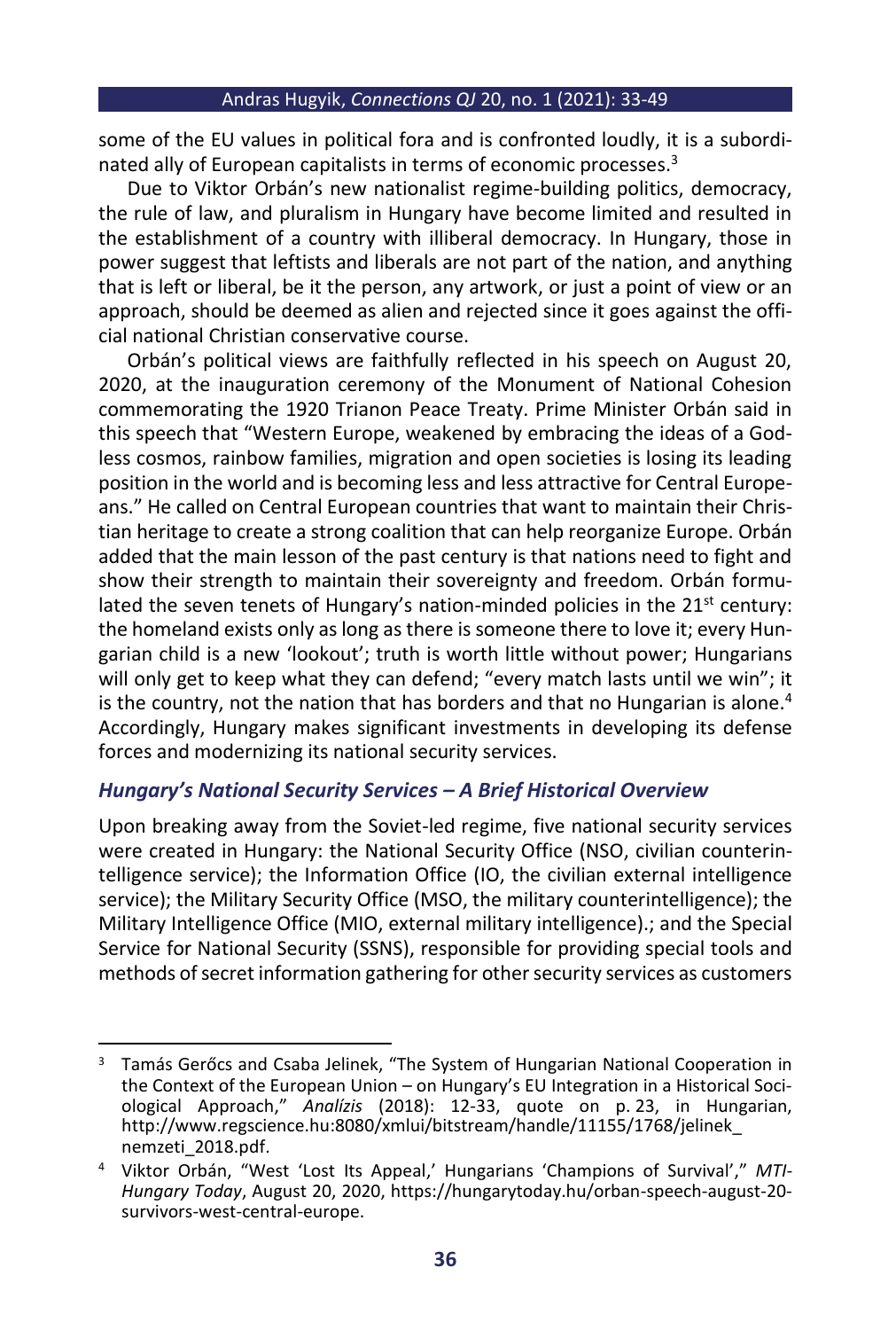(e.g., wiretapping). SSNS was separated from the rest of the agencies to allow for an equal distribution of power among them.

A minister without a portfolio oversaw the civilian national security services (NSO, IO, and SSNS), while the military intelligence services were subordinated to the Minister of Defense. In the meantime, the National Security Office was renamed, the new name being Constitutional Protection Office (CPO). Further, the Counter-terrorism Center (CTC), subordinated to the Ministry of Interior, was established in 2010 by bringing together the terrorism-related information gathering and the operational response to acts of terrorism. An organization with such a combination of responsibilities is unique in Europe. A new organization of the Ministry of Interior was created to combat corruption within the law enforcement agencies, including national security services, by reorganizing the previous agency with such responsibilities, the Protective Service of Law Enforcement Agencies (PSLEA). The powers of PSLEA have subsequently been extended, and its name was changed to National Protective Service (NPS). The parliamentary control of those services has been and will be carried out by the Committee of Defense and Law Enforcement and the National Security Committee.

Taking advantage of the two-thirds majority in the Parliament, Orbán's government introduced major changes in the country's national security system during his second and third terms. Shortly after Orbán's government took office for the second time, the provision of the National Security Act to prevent the Minister responsible for law enforcement from controlling civilian national security services was abolished. This change terminated the public agreement and openly reverted to earlier times when the Ministry of Interior had been the primary protector of the regime. The Constitutional Protection Office and the Special Service for National Security were placed under the supervision of the Minister of Interior. The authorization of police units to carry out covert intelligence-gathering was extended. The position of the Minister without portfolio in charge of the civilian intelligence services was abolished, thus disrupting the unified government control of the civilian services. The Information Office was finally placed under the authority of the Minister of Foreign Affairs. Surprisingly, the Minister of Interior was appointed to lead the Government task force handling the Ukrainian crisis. The professional expertise of the task force was questioned when, in the last wave of staff cuts, several experts with outstanding capabilities, who had graduated in the former Soviet Union, spoke the target languages, and had possessed knowledge of Russian-Ukrainian culture, were removed from the Military National Security Service (MNSS). In the wake of the refugee crisis in 2015, the Parliament transferred the authority to declare a refugee-related state of emergency from the President of the Republic to the Government (Minister of Interior). The military troops involved in the protection of borders were placed under the authority of the Police.

Upon amendment of the National Security Act, the Counterterrorism Information and Criminal Analysis Center (CTICAC) was established under the supervision of the Ministry of Interior and received special national security functions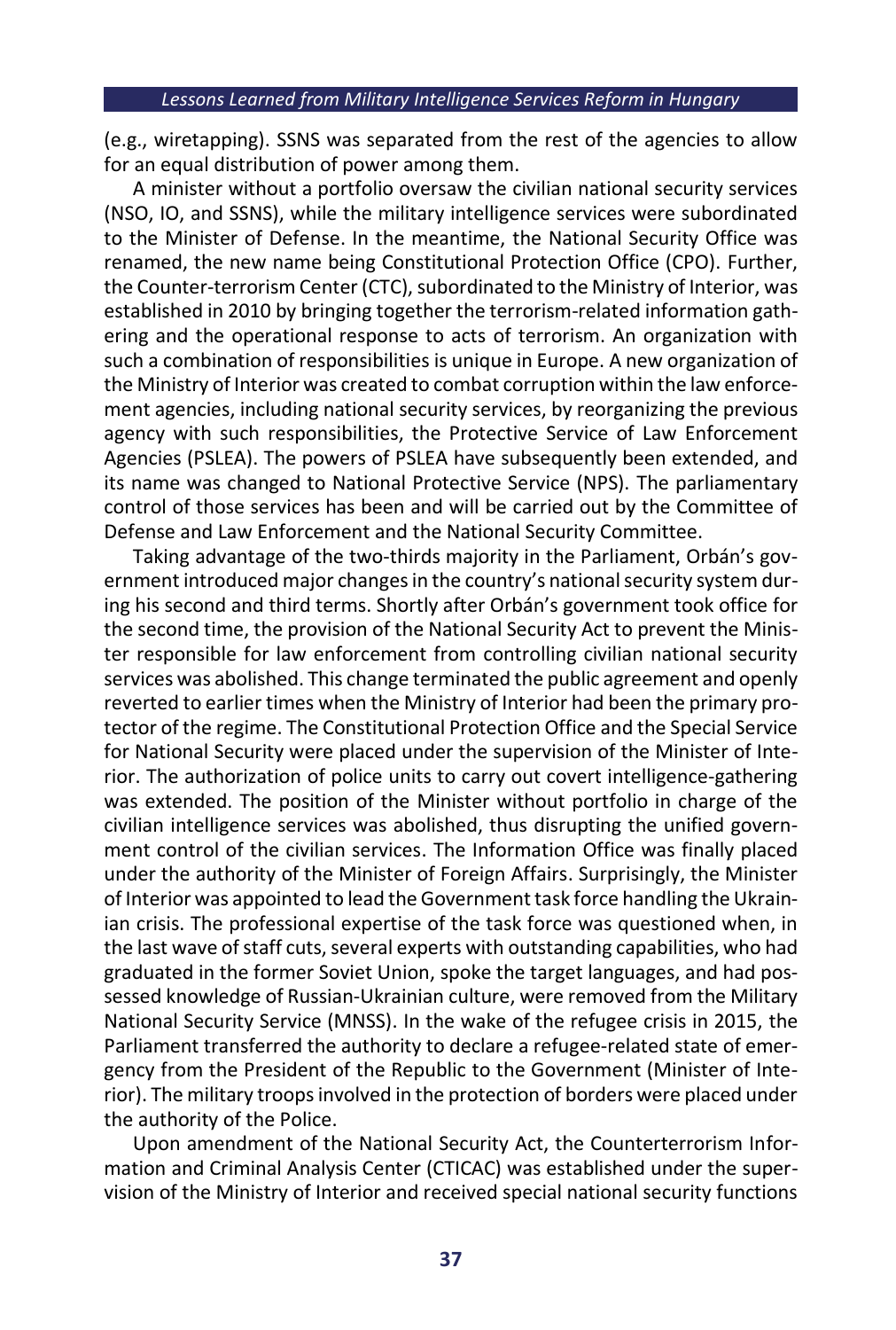(integrated analysis and assessment, coordination, tasks assignment, performance evaluation). An agency with these functions would require centralized, governmental, and not ministerial supervision. Thus, in 2018, to offset the increasing power of the Minister of Interior, the oversight of CTICAC was transferred to the State Secretariat for National Security, established within the Prime Minister's Office. CTICAC as an "intelligence center" should have been established by amending the Act CXXV of 1995 (National Security Act), not under separate legislation. At the same time, it would have been more appropriate to set up an integrated analysis-assessment, coordination, task assignment, and performance evaluation organization under the supervision of the Prime Minister (for example, through an Information Analysis and Assessment Center for National Security), and to place the Counterterrorism Information and Criminal Analysis Center under the responsibility of the Minister of the Interior, possibly the Head of the National Police, but with limited authority and detailed legal definition of cooperation obligations.

The National Security Authority, established on the basis of Hungary's NATO membership to enforce the requirements of the Alliance's security regulations, was integrated into the organization of the Ministry of Interior in the new government cycle starting in 2014 as a department-level organization. With this, the Ministry of Interior has gained an overview of the confidentiality aspects of international information exchange conducted by the Ministry of Foreign Affairs and the Ministry of the Interior while excluding itself from the independent oversight of confidentiality. At the turn of 2011 and 2012, the government achieved its old objective by merging the two military national security services, namely the Military Intelligence Office and the Military Security Office.

Figure 1 shows Hungary's national security services operating in 2020 and the characteristics of the services.

#### **Integration of the Military Intelligence Services**

#### *Development of the Hungarian Defense Forces*

Hungarian Defense Forces (HDF) is the official name of the Hungarian Armed Forces. Since 2007, the armed forces are under a unified command structure. The Ministry of Defense maintains political and civil control over the army. A subordinate Joint Forces Command is coordinating and commanding the HDF units. The Hungarian Defence Forces had 28,000 personnel on active duty. In 2019, military spending was \$1.904 billion, or approximately 1.2% of the country's GDP, well below the NATO target of 2%. Military service is voluntary, though conscription may occur in wartime. According to the Hungarian Constitution, the three pillars of the nation's security are the strength of the HDF, the Alliance system, and the citizens.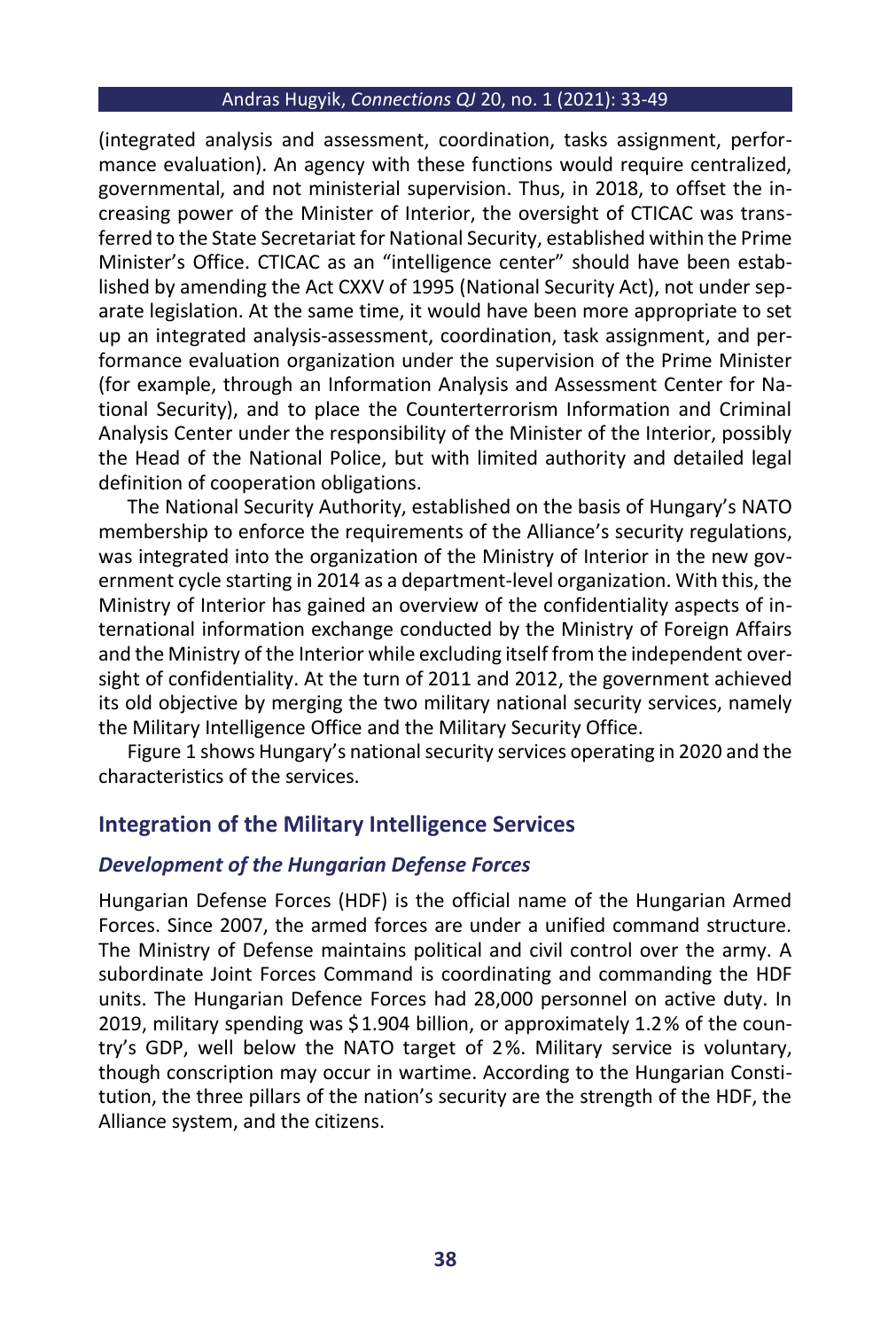**Prime Ministers' Office** Viktor Orban, Prime Minister

"Intelligence Center" **State Secretariat for National Security** 

**Ministry of Defense** Tibor Benko, Minister

**Military National Security** Service (traditional military internal and external intelligence service, budget HUF 20 Billion, staff 1000)

**Ministry of Foreign Affairs and International Economic Relations** Peter Sivarto, Minister Information Office (civilian external intelligence service, budget HUF 12,3 billion, estimated staff 750)

Ministry of the Interior, Sandor Pinter, Minister

Constitution Protection Office (traditional internal intelligence service, budget HUF 10,7 billion, staff 1100)

Counterterrorism Information and Crime Analysis Center (for analysis and evaluation of terrorism-related information obtained by other services, budget HUF 2,4 Billion, staff 130)

National Protection Service (for detection of corruption-related crimes in law enforcement including national security services, budget HUF 5,8 billion, staff 550 police officers)

Counterterrorism Center (for performing external and internal intelligence and operational tasks in the fight against terrorism, budget HUF 18,4 Billion, staff 1500 police officers)

#### **Figure 1: National Security Services of Hungary.**

The Hungarian government aims to make the military one of the "most decisive" armies in the region. An increased budget will be available for a larger force, and the defense budget will reach 2 percent of GDP, or 1 trillion HUF, by 2024. The defense and armed forces development scheme, named Zrínyi 2026, and the increased budget will enable the acquisition of state-of-the-art technologies to ensure that the army maintains 21<sup>st</sup>-century capabilities.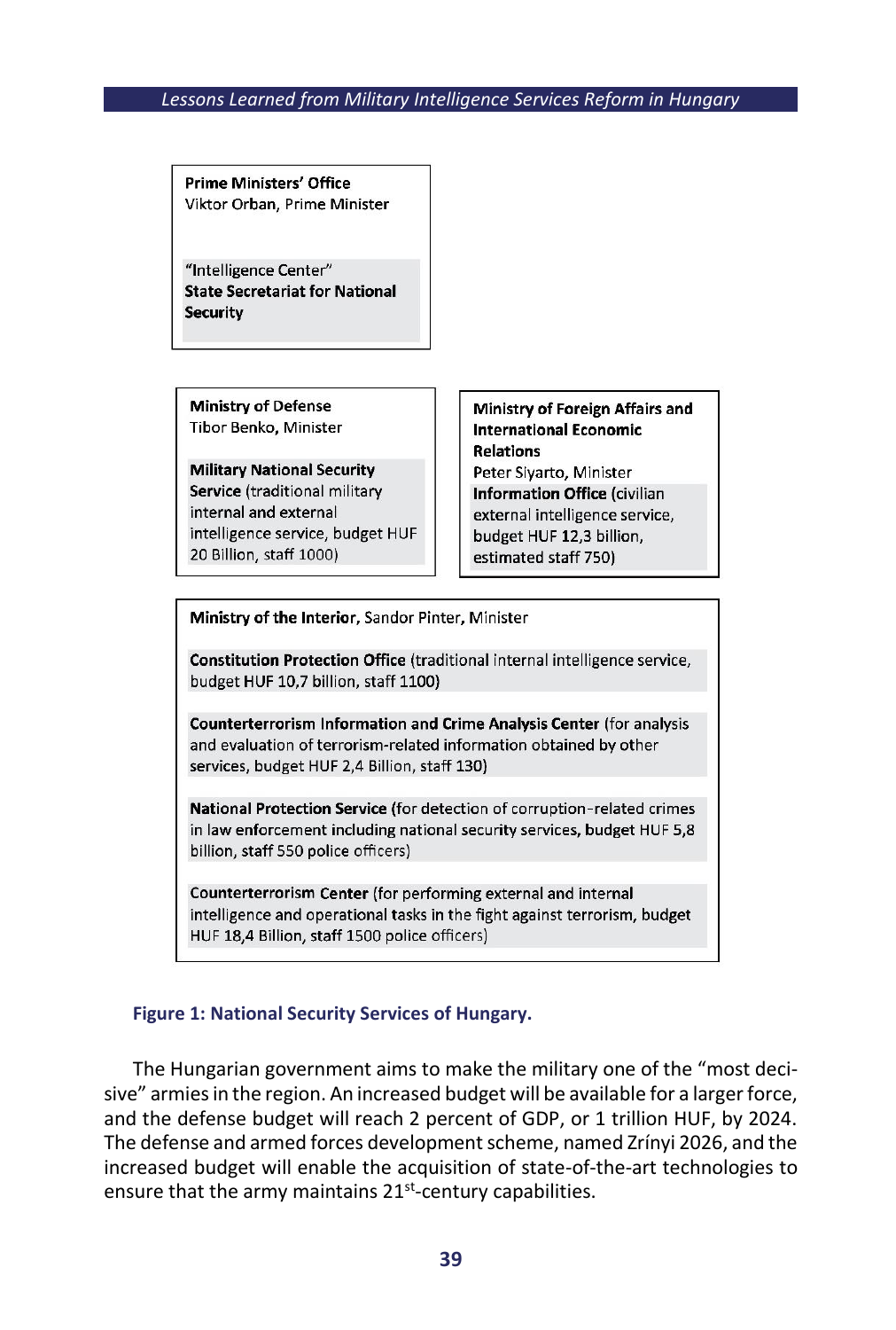The potential of the national economy ensured opportunities to develop the armed forces, unprecedented for the past 25 years. The MoD elaborated medium- and long-term strategies to enable the army to respond appropriately to both present and future challenges. Under the Zrínyi 2026 program, the government will change soldiers' personal equipment such as clothing and weapons and modernize the Army and the Air Force.

Hungary's defense forces plan to buy 40 new helicopters in the coming years (twelve Russian-made Mi-24 helicopters are currently under comprehensive modernization in Russia and will be in service until 2025). The Hungarian Defense Forces have already purchased two transport planes, which will be in service in 2020. They can carry military personnel and their individual equipment, as well as smaller supplies. They will also be equipped with capabilities to carry out air rescue missions. Hungary needs larger aircraft as well, capable of carrying large military supplies and equipment and fitted with aerial refueling capability.

As part of its commitment to NATO, Hungary is replacing its heavy ground forces equipment. Following the tanks and artillery, it is now the turn of the infantry fighting vehicles, which form the backbone of the capabilities set. One of Europe's foremost maker of army equipment will cooperate with Hungary to create a joint venture and production facility in Hungary to manufacture the most modern infantry fighting vehicle.

The military contributed some 15,000 soldiers to Hungary's border control efforts in the last years. At the same time, the Hungarian armed forces participated in some 40 international exercises, while some 1,000 troops served in international missions. Hungary's voluntary reserve force of 5,300 is under development into a national network with units in each district of the country. The government greatly appreciated the work of soldiers, and their salaries have been raised by more than 40 percent since 2015.

The HDF development priorities are establishing a supportive and involved population and a voluntary reserve force, adequate military strength (replacing air force and heavy ground forces equipment), improved resilience to hybrid and cyber threats, and effective internal and external intelligence. To make military internal and external intelligence more effective, in 2011, the parliament decided to merge the two military intelligence services.

Before describing the integration process and its consequences and effects, I will present the military secret services merged one by one.

#### *History of the Military Security Office*

At the time of the change of social system, the organization, personnel, and working methods of the III/ IV Directorate of the Ministry of the Interior (the military internal intelligence directorate) were essentially transferred to the successor organization, the Military Security Office (MSO). At the time, the country's political and economic leadership needed the expertise of experienced, trained military internal intelligence personnel.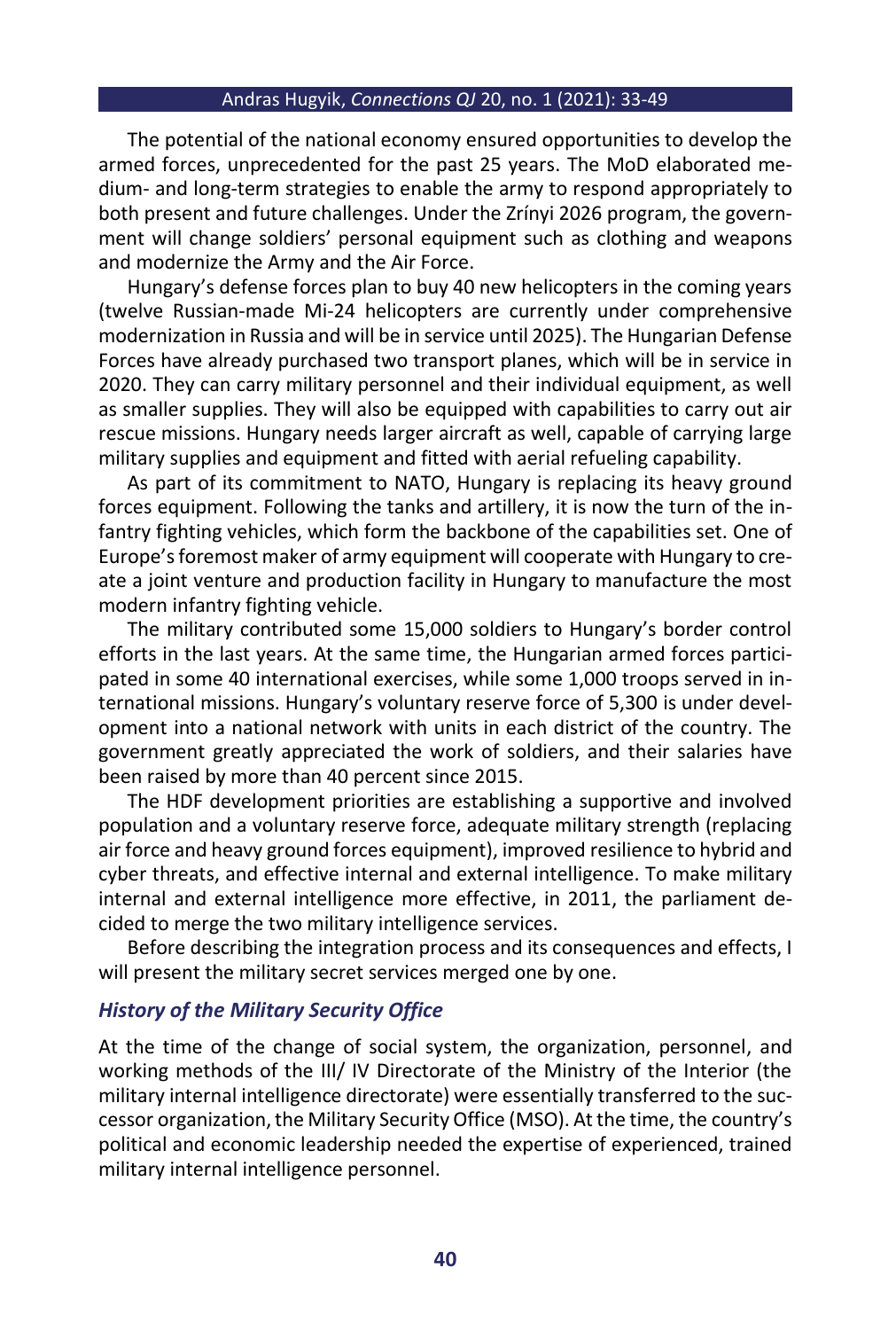The "regime change" of 1989-90 did not affect the MSO markedly. The organization's notion of "the enemy" remained essentially unchanged: it continued to focus on examining the reliability of our own external intelligence officers and detecting the military intelligence activities of all foreign countries.

The Military Security Office lived its heyday under the leadership of Géza Stefán, who became Director-General in 1994 and held this position for 15 years – an unprecedented achievement in the history of the Hungarian public administration.

After retiring with the rank of a four-star general, he continued to run the office as a "civilian employee," and with each change of government managed to gain and maintain the trust and satisfaction of both leading parties, the Socialist Party and the Young Democrats (Fidesz).

Furthermore, as an excellent national security expert who graduated in the Soviet Union and was familiar with the Russians, he enjoyed the goodwill of the new Western Allies and Moscow simultaneously. Thus, he formed a kind of a bridge between former Cold War opponents, bringing together Russian and Allied secret services in the fight against global threats such as proliferation, terrorism, the illegal arms trade, and organized crime.

However, according to a widespread view in the secret service circles, the real explanation for his performance was that he carefully kept the personnel files of former informants obtained in his previous position in the Directorate of Internal Security of the Ministry of the Interior, which proves that a significant part of the 'new' Hungarian political and economic elite cooperated secretly with that Directorate. Although there is no evidence to support this view, it is in any case strange that the Hungarian Parliament has not yet adopted a so-called "agents law" on disclosing the names of former state security agents.

There have also been lows in the history of the Military Security Office, such as the involvement in mafia crimes related to oil imports and serial killings of ethnic Roma citizens, and the attempt to 'occupy' the Military Intelligence Office around the turn of the century, when, with the support of the government, a deputy director-general was transferred temporarily from the Military Security Office to the Military Intelligence Office. The attempt then failed but was repeated by the second Fidesz government with complete success by merging the two military services in 2011-2012.<sup>5</sup>

The organizational structure of the Military Security Office in 2011, before integration, was as follows: the Legal and Audit Department, the Department of Internal Security, the Human Resources Department, the Education Department, the National Security Office (with publically unknown purpose), and the Data Repository were directly subordinated to the Director-General. The Administrative Directorate, the Operations Directorate, the Evaluation, Analysis and Infor-

<sup>5</sup> Naive Balfácán, "The Fifth Generation of Traitors," *National Security Reading Diary*, October 19, 2018, 1-2 and 8-9, [https://naivbalfacan.blog.hu/2018/10/19/102\\_](https://naivbalfacan.blog.hu/2018/10/19/102_epizod_499#more14309193) [epizod\\_499#more14309193](https://naivbalfacan.blog.hu/2018/10/19/102_epizod_499#more14309193) and [https://drive.google.com/open?id=11EqiL8uCN3G-](https://drive.google.com/open?id=11EqiL8uCN3G-_D6tF73cr0Or07XbRuRf) [\\_D6tF73cr0Or07XbRuRf.](https://drive.google.com/open?id=11EqiL8uCN3G-_D6tF73cr0Or07XbRuRf)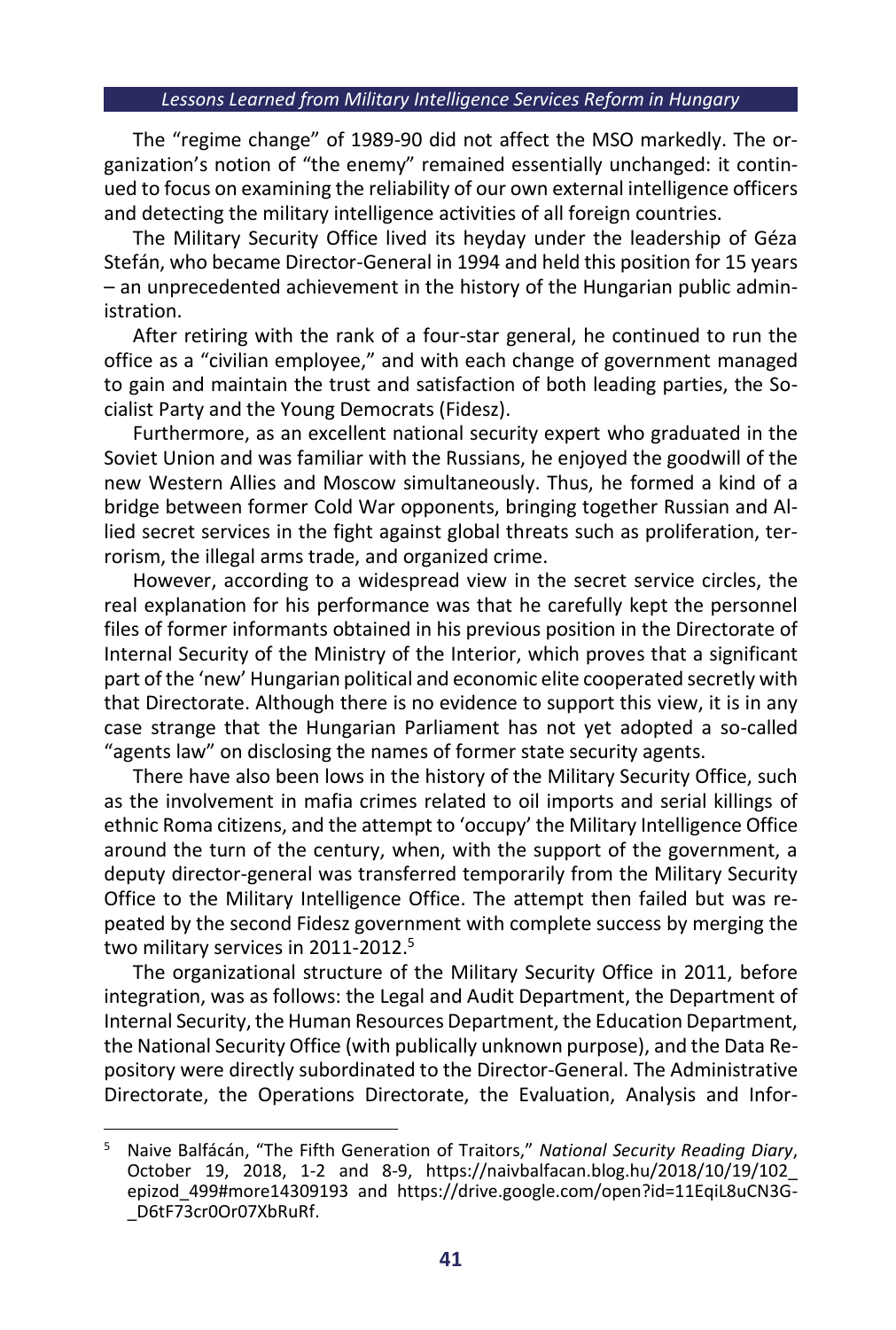mation Directorate, and the Personnel and Industrial Safety Directorate were under the authority of the Deputy Director-General, reporting directly to the Director-General.

## *History of the Military Intelligence Office*

The legal predecessor of the Military Intelligence Office, the Second (Foreign Intelligence) Directorate of the General Staff of the Hungarian People's Army, occupied a very prominent place among the military intelligence services of the member states of the former Warsaw Pact. This is due to the so-called Conrad case.<sup>6</sup> Conrad was the head of the confidential documents' handling office of the 8 th US Infantry Division stationed in Germany and the star agent of a spy network named after him. He was recruited by Hungarian foreign military intelligence in 1975 by another American soldier, Zoltan Szabo of Hungarian descent, a Vietnam veteran. Szabo was successfully involved in the work of the 2<sup>nd</sup> Directorate of the General Staff of the Hungarian People's Army in 1971.

Szabo served in Bad Kreuznach, from where he knew Conrad, and they both recognized the opportunity offered to them by the security deficiencies of the 8 th Division's confidential documents handling office. Conrad smuggled (and then smuggled back) and copied top-secret documents from the confidential documents handling office on a large-scale, and sent the copies (or sometimes the 'discarded' originals) to Hungarian foreign military intelligence through the Kercsik brothers. The Kercsik brothers were doctors living in Sweden. They traveled a lot in Europe and transported the 'material' to Vienna in their medical bags, which they passed in secret meetings to an officer of the 2<sup>nd</sup> Directorate of the General Staff.

For almost twenty years, the Conrad Group provided invaluable information to Hungarian—and through it, Soviet—military intelligence, immensely threatening the security of the United States, Germany, and NATO as a whole. The documents handed over included original NATO military-operational (defense) plans, detailed organizational, armaments, combat readiness data, the nuclear force alert system, and the location of the nuclear mines. With this information, the Soviets could have occupied the whole of Western Europe in a short time by launching an unexpected attack, and the United States could have avoided that only if ready to escalate to a global nuclear war with the Soviet Union.

In the period of social changes, Hungary needed US goodwill, and the outbreak of the Conrad affair came at the worst possible time in the 1980s. Professionally, this was the greatest success in the history of Hungarian military intelligence, but politically it was the most severe and unpleasant heritage of the Kádár regime. As a result, the government had to apologize publicly and express regrets that, by handing over intelligence information to the Soviet Union, Hungary threatened the security of the United States and Western Europe.

<sup>6</sup> Balfácán, "The Fifth Generation of Traitors."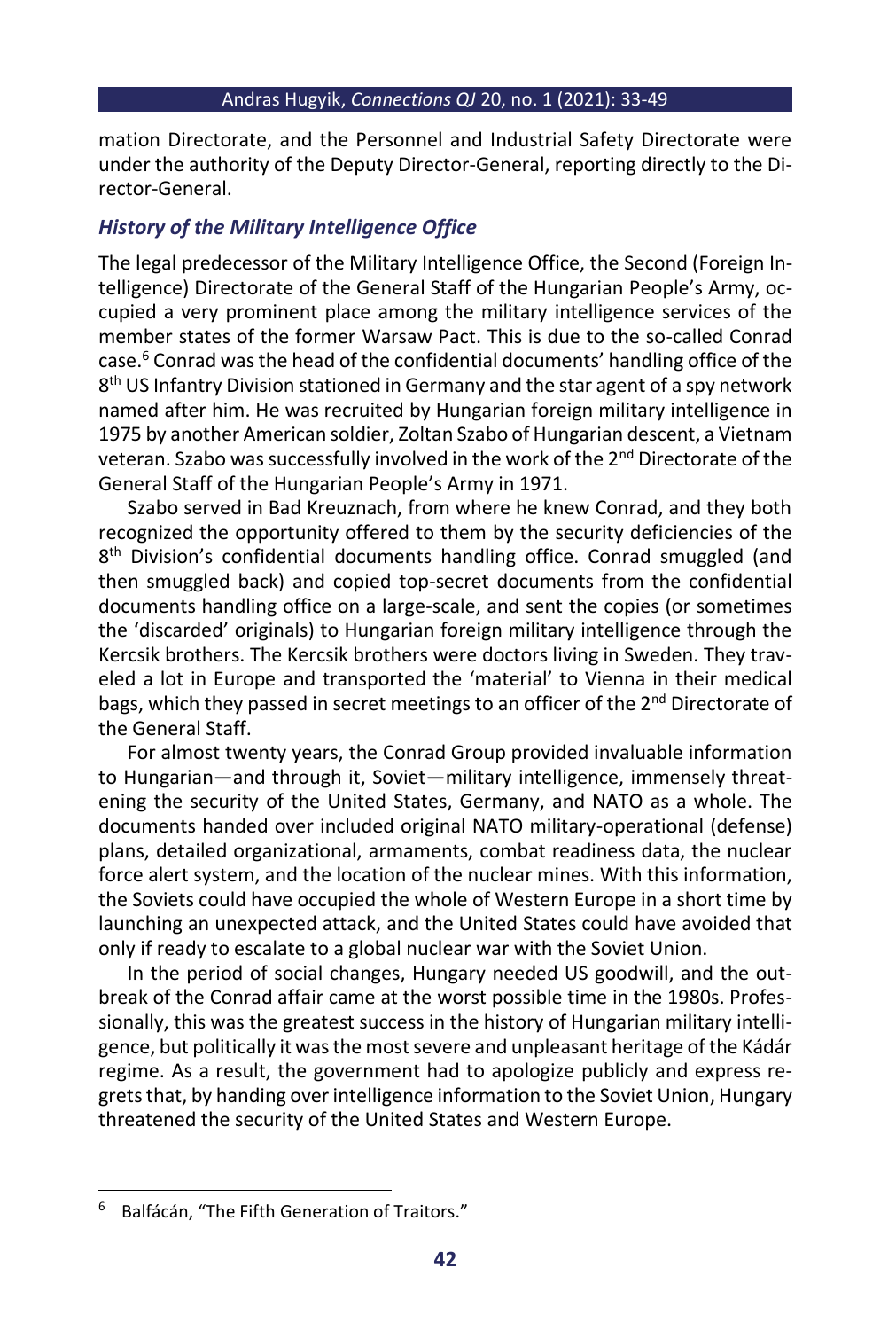After the regime change, the staff reductions affecting the Hungarian Defence Forces over the years naturally affected the legal successor of the 2<sup>nd</sup> Directorate of the General Staff and, consequently, the Military Intelligence Office. By the summer of 2007, the initial staff of 1963 melted down to 733. At that time, at the initiative of the Director-General of the Military Intelligence Office, the Minister of Defense ordered a full review of its operation in order to meet growing international obligations and enhance information gathering and reporting. Following the screening, in 2008, the following directorates and other organizational elements were established under the authority of the Director-General of the Military Intelligence Office: HUMINT (Human Intelligence) Directorate; SIGINT (Signal Intelligence) Directorate; Directorate for Information Analysis, Evaluation, and Reporting; Human Resources Directorate; Security and Administration Directorate; Directorate for Logistics, Development, and Finance; Planning and Coordination Department; the National Security Secretariat (with unknown purpose); Attachés' offices. The Military Intelligence Office operated military attaché offices in 19 countries, and our military diplomats were accredited to a total of 56 countries. This figure has changed and continues to change due to evolving military relations, the security situation, and budgetary considerations. Attaché offices are managed and supervised by the Minister of Defense through the Deputy State Secretary for Defence Policy of the Ministry of Defense and the Director-General of the Military Intelligence Office (currently Military National Security Service). Multiple accreditations (a defense attaché representing the Ministry of Defense of Hungary in one foreign country is also accredited to other countries) and the regional military attachés (stationed in Budapest and regularly visiting the countries where they are accredited) allow to perform military diplomacy tasks cost-effectively.

## *The Merger of Military Intelligence Agencies*

According to the political leaders, by 2011, a single organization has become necessary to properly manage military intelligence and counterintelligence activities, allowing more prudent use of budgets. (In the longer term, the expected savings resulting from the reduction of properties used by the two predecessor organizations alone will amount to several hundreds of millions of forints.) The integration was done in two stages. The first phase was carried out between August and November 2011 with the following objectives: to create conditions for speedier information flow; to facilitate more efficient use of resources; to eliminate duplication of efforts to enhance the effectiveness of operations; to increase the efficiency of protecting Hungarian troops deployed in operations; to operate fewer properties and thus reduce expenditures. The period between January 1 and April 30, 2012, can be designated as the second phase of integration, characterized by the following tasks to establish a new organizational model: development of unified management of military intelligence and counterintelligence activities; optimization of management levels and senior positions; revision of internal rules and the operational instruction system; review of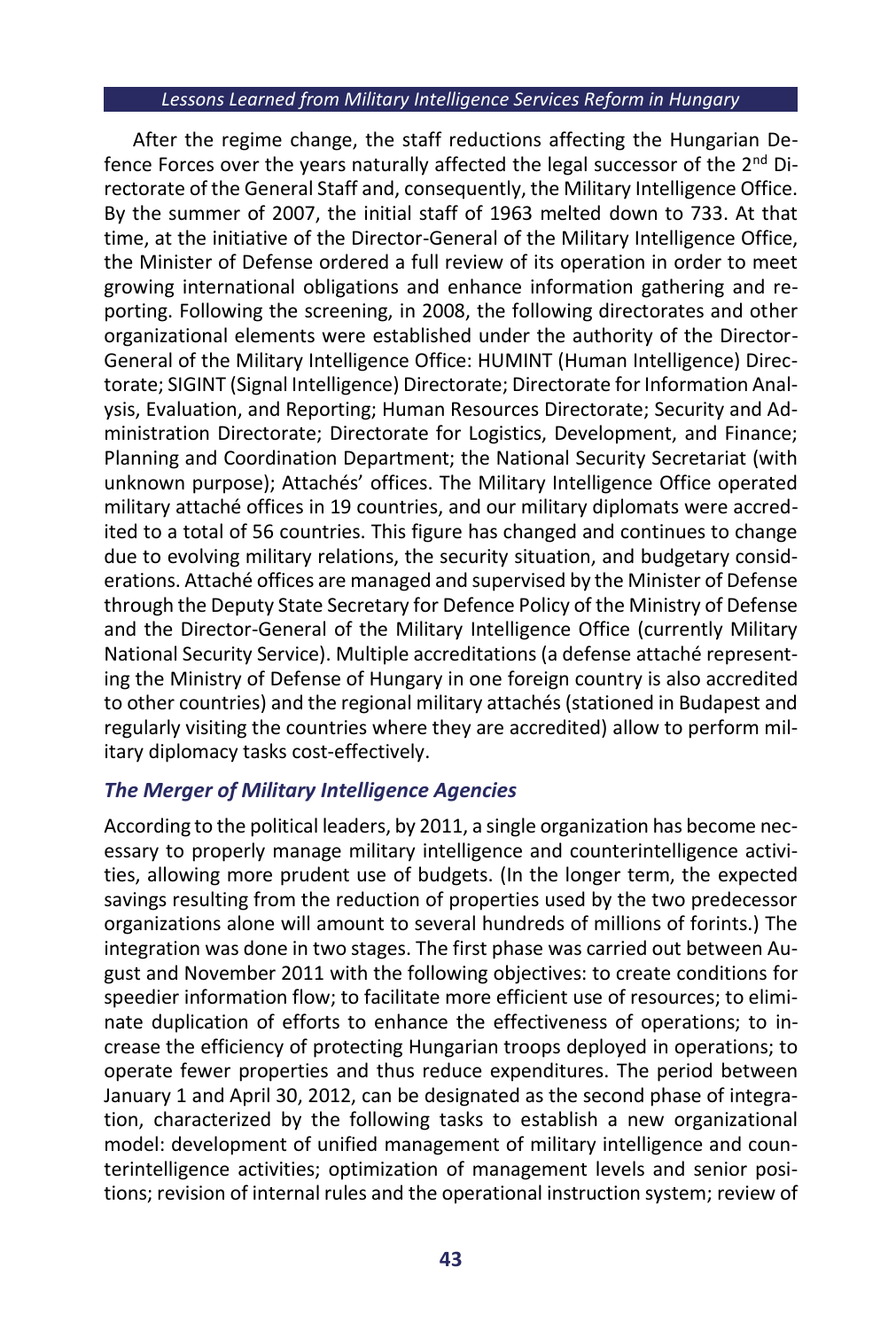cooperation agreements, implementation of logistic, personnel-related, and technical integration.<sup>7</sup> A new Organizational and Operational Policy was developed under the statutory requirement. It detailed the functions of the Military National Security Service (MNSS) and the basic rules governing its organization, management, and operation under the relevant legislation.

In terms of Parliamentary oversight, democratic control has been exercised by the Parliament's Committee of Defense and Law Enforcement and the National Security Committee.

## *Expansion of the MNSS Functions*

The amended National Security Act added a new responsibility to the scope of MNSS national security activities. Previously, this task was not included among the responsibilities of any of the predecessor organizations. MNSS's new responsibility entails the collection of information about cyber activities compromising defense interests. The primary task of the new organizational unit responsible for the above function is to address the challenges faced by the IT systems and thwart cyberattacks attempting to compromise defense- and national security interests.<sup>8</sup> To comply with the statutory requirements, a Cyberdefense Center was founded on March 1, 2016. With its three departments, it is able to perform all activities related to incident management, the exercise of authority, and vulnerability assessment and analysis.<sup>9</sup>

The Reconnaissance Department within MNSS, founded on June 1, 2014, took over the responsibilities of the General Staff of the Armed Forces' Reconnaissance Department disbanded on this date. With this organizational transformation, the tactical reconnaissance capabilities of the Hungarian Defense Forces (HDF) and strategic intelligence capabilities of the Ministry of Defense were placed under single professional management, and the Director-General of the MNSS exercises professional control over the HDF reconnaissance capabilities. This solution allowed for centralized management and decentralized execution of tactical and strategic level reconnaissance and intelligence activities.

New opportunities emerged for electronic specialization within the HDF, which opened up opportunities to form and develop new intelligence branches (e.g., IMINT capabilities, ground moving target detection capabilities).

The current structure of the Military National Security Service is shown in Figure 2.

<sup>7</sup> Kenedli Tamás, "The Most Important Features of the Professional Development of the Military National Security Service in Recent Years," *National Security Review* (2020): 74-94[, https://folyoirat.ludovika.hu/index.php/nbsz/article/view/1397.](https://folyoirat.ludovika.hu/index.php/nbsz/article/view/1397)

<sup>&</sup>lt;sup>8</sup> Gergely Szentgáli, "To Serve in Silence. Situation in and Transformation of the Hungarian National Security Sector between 2010 and 2014 - Part 2," *Military Science*, no. 3- 4 (2015): 84-86, in Hungarian, [https://core.ac.uk/download/pdf/42939777.pdf.](https://core.ac.uk/download/pdf/42939777.pdf)

<sup>&</sup>lt;sup>9</sup> Szentgáli, "To Serve in Silence."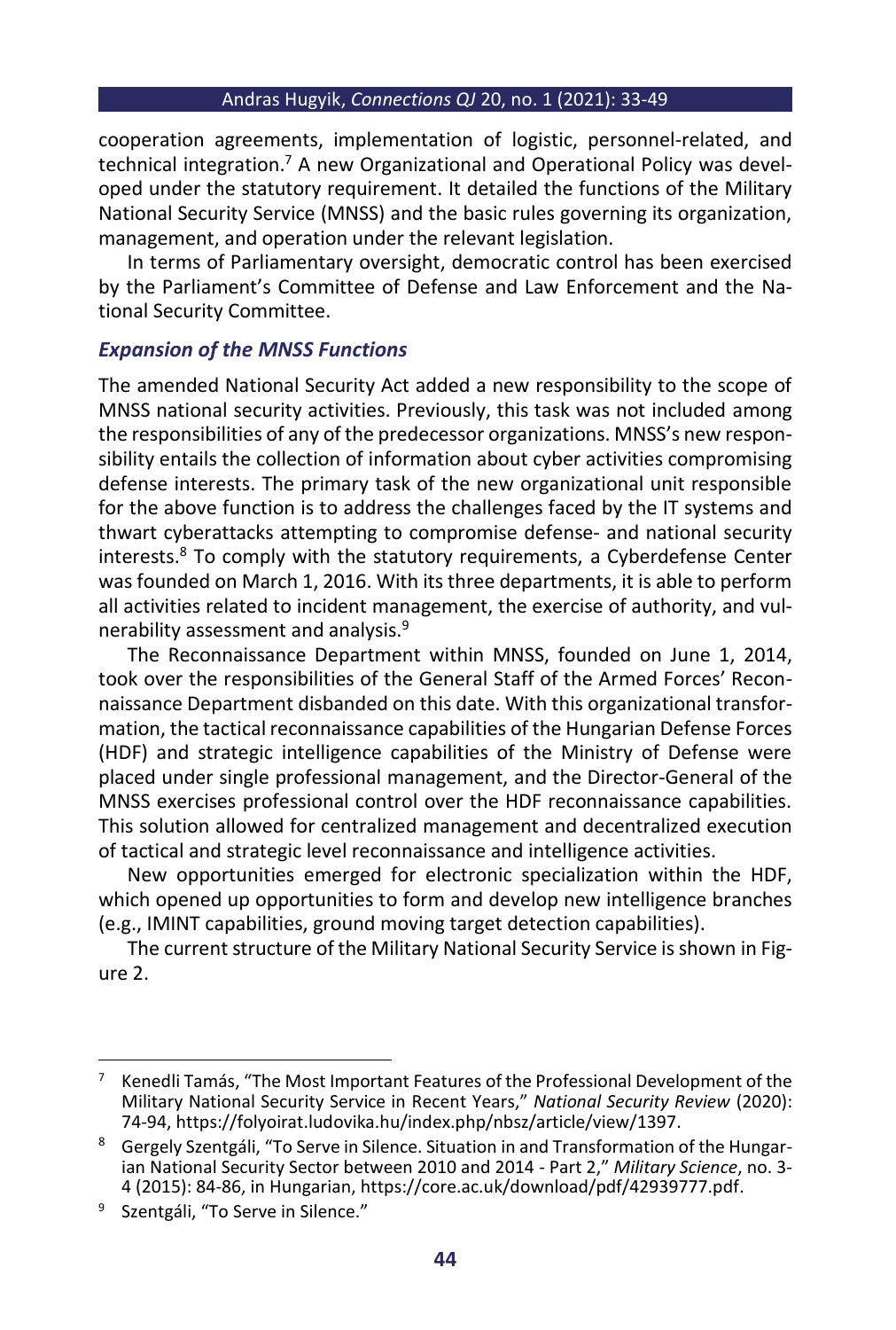



## **Findings, Conclusions, and Lessons Learned**

In its January 2014 report on the merger of the two military intelligence agencies, the State Audit Office (SAO) states: "Generally, it can be established that founding MNSS resulted in savings of public resources and, at the same time, considering that the basic tasks remained unchanged while the staff was reduced, a more efficient organizational structure was established, creating the circumstances necessary to encourage further development in terms of professional activities." One of the issues regarding this report is that the adoption of findings concerning the execution of professional, specialized tasks falls outside SAO's competence since it lacks the necessary expertise. Another issue is that the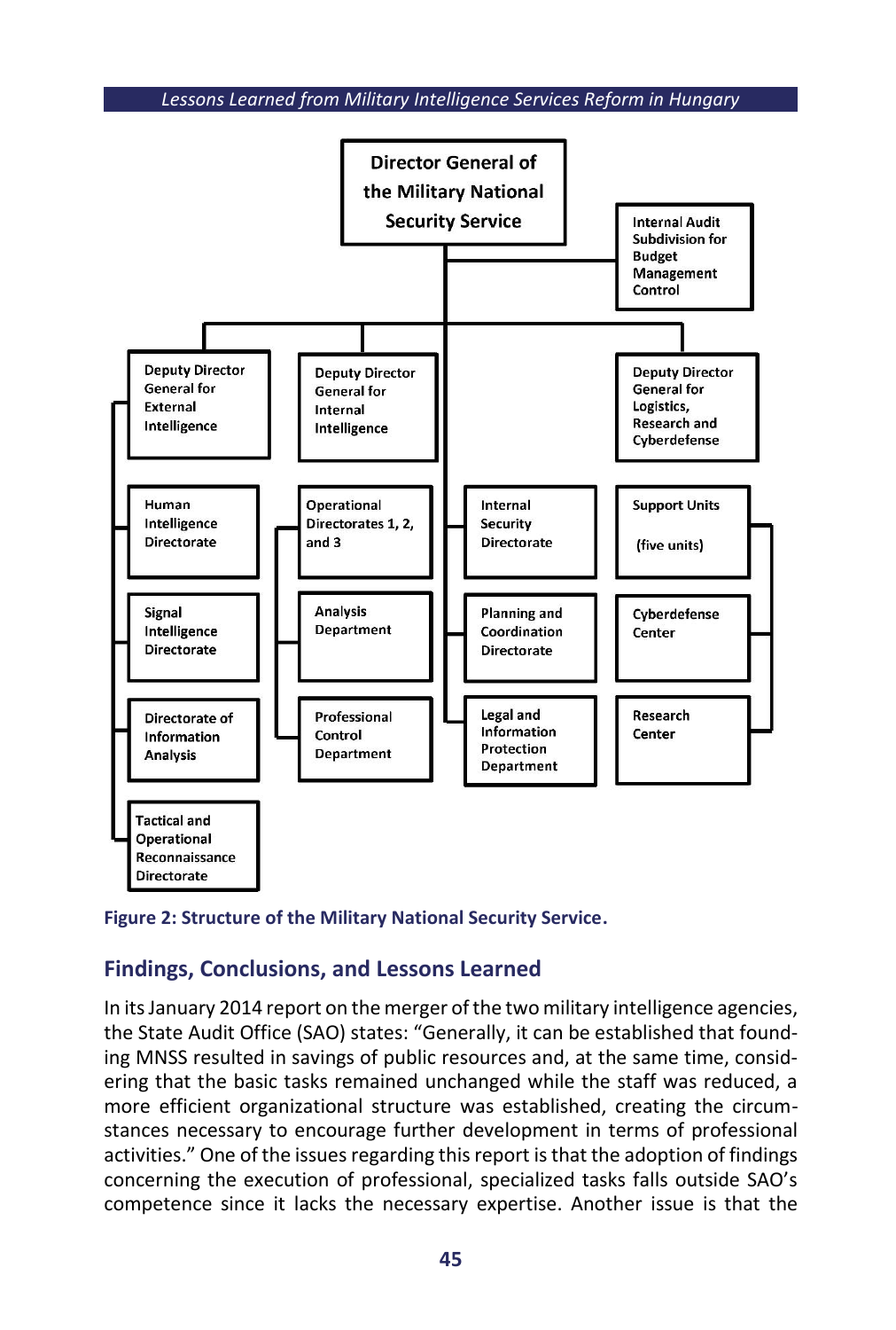budget calculations contradict each other. According to the SAO report, the aggregate expenditures effected for and by the Military Security Office and the Military Intelligence Office prior to the 2011 merger amounted to HUF 12,019.5 million, while the annual expenditures for and by MNSS in 2012 stopped at HUF 11,327.0 M. In other words, by the end of the 2012 financial year (MNSS's first year), the operation of the new organization resulted in savings of HUF 692.5M, which was mainly attributed to the staff reduction.<sup>10</sup>

| Table 1. Yearly Budget of the Military Security Office (MSO), the Military Intelli- |  |
|-------------------------------------------------------------------------------------|--|
| gence Office (MIO), and the Military National Security Service (MNSS) in the Period |  |
| of 2010-2018. <sup>11</sup>                                                         |  |

|                        |  |  | 2010 2011 2012 2013 2014 2015 2016 2017 2018 |  |  |
|------------------------|--|--|----------------------------------------------|--|--|
| <b>MSO</b> $2,5$ $2,6$ |  |  |                                              |  |  |
| <b>MIO</b> $9,2$ $9,4$ |  |  |                                              |  |  |
| Total $11,7$ $12,0$    |  |  |                                              |  |  |
| <b>MNSS</b>            |  |  | 11,3 10,9 10,4 14,9 18,5 34,6 28,2           |  |  |

As the credibility of the SAO report ought not to be questioned, my observations are limited to a few remarks: Previously, the Military Intelligence Office employed 733 people, while Military Security Office's headcount was 225. Just before the merger, the former organization's staff was cut by 155 (21.15%), and that of the latter by 62 people (27.56%). The original organizations carried out the personnel reductions, and the substantial expenditures involved did not affect the 2012 MNSS budget. Financial experts argue that staff reductions in operation support and logistics result in annual savings of HUF 1.55 billion. Taking this into consideration, the 2012 budget savings seem quite modest. This is even more awkward if we also consider the attaché offices' budgets. According to the SAO report, if the aggregate costs of approximately twenty attaché offices are the equivalent of 100 units in 2010, these costs amounted to 120.2 units in 2011 and 85 units in 2012, which should have also resulted in significant savings.

The finding contending that the creation of MNSS resulted in the saving of public assets is definitely true; however, in MNSS' first year, these savings did not meet the expectations.

<sup>&</sup>lt;sup>10</sup> State Court of Auditors, "Report on the Control of the Military National Security Service," State Court of Auditors (January 2014), 11, [https://www.knbsz.gov.hu/hu/](https://www.knbsz.gov.hu/hu/14018j000.pdf) [14018j000.pdf.](https://www.knbsz.gov.hu/hu/14018j000.pdf)

<sup>&</sup>lt;sup>11</sup> Tamás, "The Most Important Features of the Professional Development;" Szentgáli, "To Serve in Silence;" State Court of Auditors, "Report on the Control of the Military National Security Service."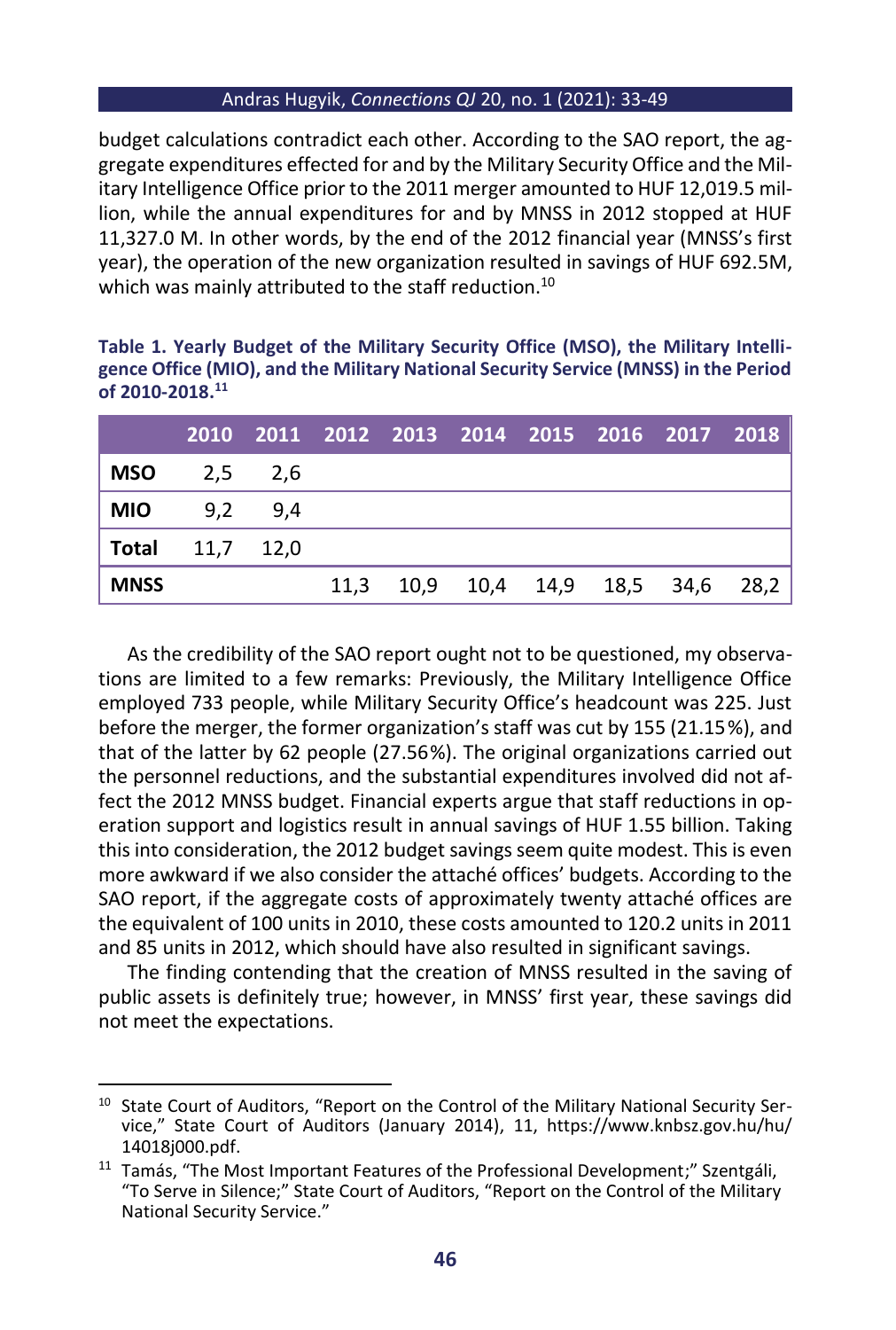Several Hungarian studies <sup>12</sup> discuss the assessment of MNSS' operation, and these studies consistently and firmly state that the merger was successful and has improved the standards of intelligence and counterintelligence activities. Without questioning the conclusions of said studies, I would offer a few facts here. First, the number of MNSS' initial personnel should have been equal to the total number of staff employed by the Military Intelligence Office (578) and the Military Security Office (163) right after the staff cut (741) while, based on a Minister of Defense decision, MNSS received more positions and started its operation with 825 personnel. It is not known when this ministerial decision was made – before the start of the staff reduction or after its end. If the decision was made after the staff reduction, the dismissal of 84 officers was unnecessary. Second, the most important positions in terms of execution of the merger (the management of the department coordinating domestic and foreign operations, the senior positions of the personnel and training department, responsible for the practical execution of the merger, as well as the management of the Internal Security Directorate) went to officers from the Military Security Office. As a consequence, young, highly qualified, and language-savvy intelligence officers, NCOs, and civilian colleagues became redundant on fabricated reasons or security concerns. In contrast, many older, relatively unqualified intelligence officers who did not speak any language were brought in. Third, the majority of the upper management positions of the Military National Security Service were occupied by officers of the National Security Office, even though based on the pertinent legislation and the ministerial instructions, the Military Security Office was the organization to be disbanded and merged into the Military Intelligence Office when the latter organization only changed in its name (Military National Security Service). The predominance of military counterintelligence and its values might facilitate the emergence of ungrounded caution and permanent suspicions in intelligence activities, adversely affecting the efficiency of foreign intelligence.

Based on the above, including the radical cut of the attaché office budgets, I am positive that in the first year of the merger, MNSS's foreign intelligence opportunities significantly narrowed down, but without compromising the performance of the basic task (continuous gathering of information in specific directions).

The most *important conclusions* and *lessons learned* from the reform of the Hungarian military intelligence services are the following:

1. As the internal intelligence (counterintelligence) service of a state gathers information domestically about Hungarian citizens, their activities require close control. In Hungary, in the case of the Military Security Office, this control was not efficient. Therefore, upon merging the two military intelligence agencies, counterintelligence had a better starting position and acquired a larger influence in the integrated organization than is its actual significance. This circum-

<sup>&</sup>lt;sup>12</sup> Balfácán, "The Fifth Generation of Traitors;" Kenedli, "The Most Important Features of the Professional Development."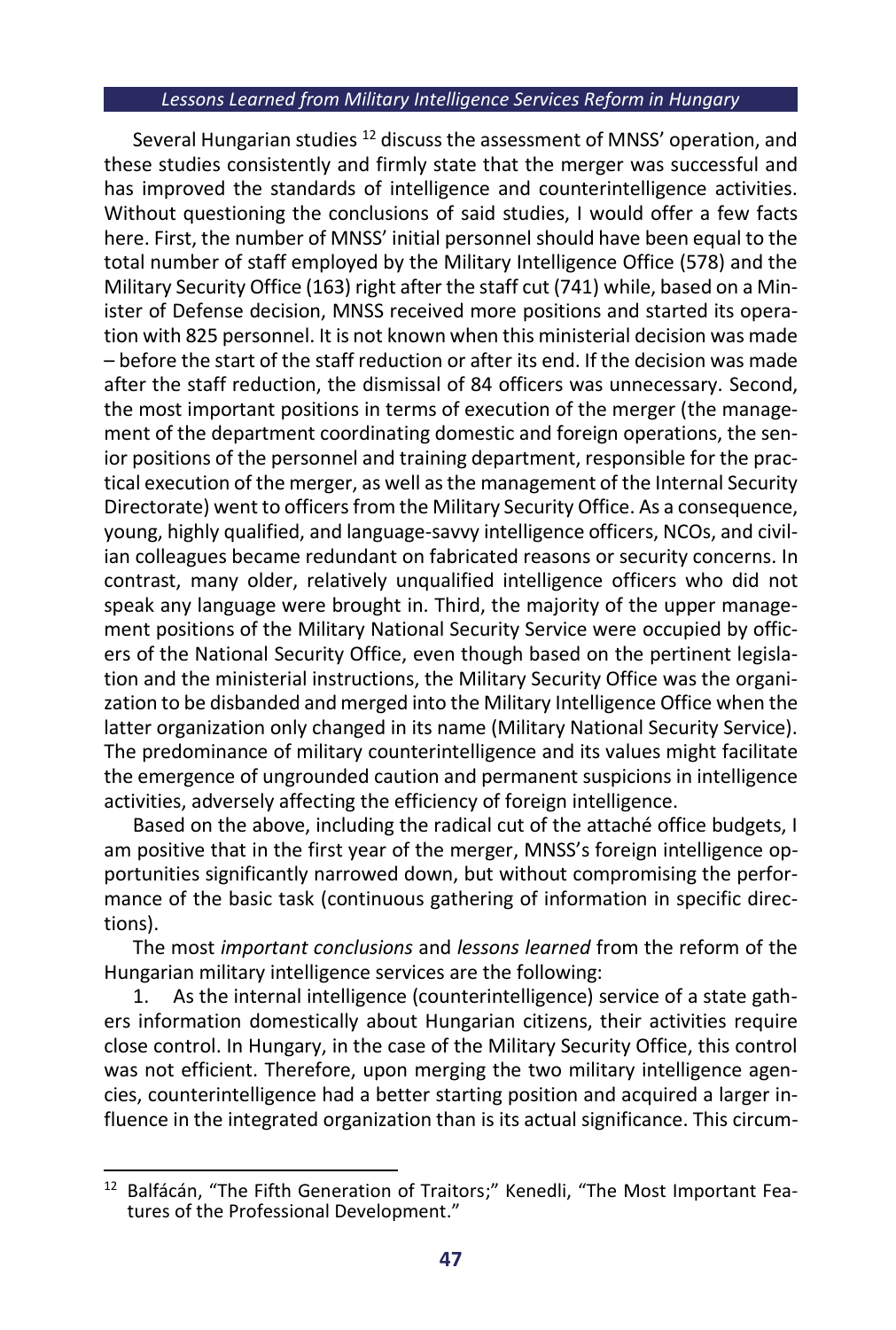stance might affect the effectiveness of foreign intelligence for the years to come.

2. The integration of the two military intelligence agencies was not preceded by a thorough impact study supported by research. Staff reduction was executed like in the disciplined military, but the personnel requirements of the allocated tasks had not even been assessed. So, managers implementing the integration continuously faced the financial, human resources management, and professional integration challenges of mergers and reorganizations. They were eager to find the best solutions to the anomalies, yet this could not compensate for the inadequate reform preparation. This should serve as an example to be avoided by any country.

3. When merging two government offices, it is essential to respect professional considerations and political neutrality fully. These principles should also be respected in the appointment of members of the top leadership of the new organization. Unfortunately, this was not the case when the Hungarian military secret services were merged. The post of Deputy Director-General of the merged organization was given to the former "intelligence adviser" of the ruling party (Young Democrats – Fides), a patron of the speaker of Parliament, without a military degree and knowledge of any foreign language. His nearly one and a half year of activity has done a lot of harm to the new organization. The circumstances of his replacement are still obscure. According to the press, he wiretapped his superior, the Minister of Defense, and therefore had to resign. Further, a widespread view in the secret service circles claimed that he wanted to get the MNSS Director-General position without coordinating his actions with all the key figures in Fides.

4. The most used justification for all mergers is eliminating duplication of efforts between the organizations to be merged. In the case of military intelligence agencies (military counterintelligence and intelligence), this duplication may be present, but not to the extent where this could not be solved by the amendment of the respective organizations' operational and organizational policies.

5. If a counterintelligence officer sees a top-secret document left on the table, he/she will want to know who left it on the table. If an intelligence officer sees the same document, he/she will be interested in its content. The two functions require two different approaches and methodologies, not to mention the differences in the personality traits necessary for their performance. If both the intelligence and the counterintelligence officer perform their own task, it will most likely be clear to both who left the secret document on the table and also what the document contains. Official mutual information exchange can confirm the authenticity of the information obtained by the agencies independently from each other. The merging of military intelligence and counterintelligence is therefore not absolutely necessary. Still, the need for more effective action against new types of threats (e.g., hybrid warfare, information operations) may justify the merger.